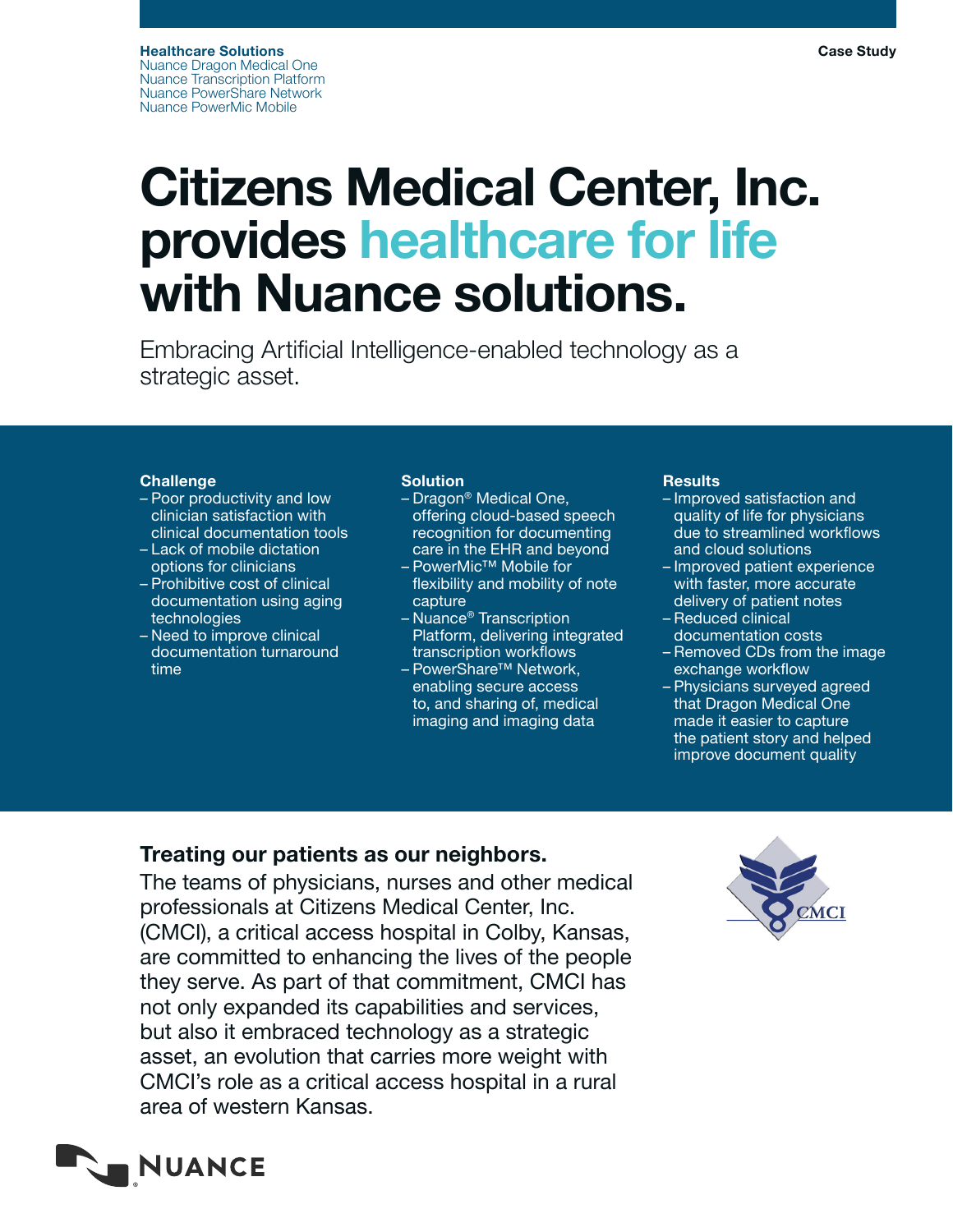"People in our area need to know they can come to CMCI for high-quality healthcare. We're creating a regional presence, and we're getting there every day. Each day is better than the day before, and we've made a lot of good changes on the technology front to be able to do this. We know there's more to do, but we're grateful to Nuance for helping us take these first steps."

#### Jacee Dobbs

Chief Information Officer Citizens Medical Center, Inc. Colby, Kansas

Jacee Dobbs joined CMCI in 2015 as its new chief information officer, fully recognizing the role that technology plays in today's healthcare environment. "In the past, healthcare executives considered technology to be a necessary evil," she says. "But that's begun to change; technology is no longer in the background. In fact, no healthcare organization, no matter the size, can survive let alone thrive—without technology in the driver's seat."

With this mindset, Dobbs began the task of updating technology for CMCI. "Because of our location in rural Kansas, we often bring in specialty physicians, particularly from the Denver metro area, to support our patients and clinical teams here. We were using another vendor that had an on-premise voice recognition platform with back-end transcription, but it wasn't meeting our needs and it was time for an improvement," explains Dobbs.

#### CMCI clinicians need flexible solutions to improve their quality of life and impact patient care

Dobbs wanted to quickly and effectively solve this problem for CMCI clinicians and had been familiar with Nuance's speech recognition technology from previous experience. She decided to work with Nuance to build a complete solution that would replace the existing transcription platform with the latest in speech recognition technologies. From there, a dedicated user group would test the platforms and ensure their compatibility with workflows and clinicians at CMCI.

Dobbs and Nuance arrived at a suite of solutions that would:

- Improve clinicians' abilities to provide quality care for patients with more comprehensive, accurate patient records available in a timely fashion
- Reduce clinicians' workload while improving their quality of life and overall satisfaction with work
- Replace outdated technologies and infrastructure that were draining resources away from higher-priority, more strategic initiatives with robust and secure cloud solutions
- Enable clinicians to document notes whenever, wherever they were
- Improve the medical image sharing process, allowing studies to be sent electronically to providers, improving the patient experience

Ultimately, CMCI implemented a variety of Nuance solutions: Dragon Medical One, PowerMic Mobile, Nuance Transcription Platform and the PowerShare Network.

#### Dragon Medical One and PowerMic Mobile provide flexibility and drive time-saving accuracy for clinicians

The design of the original system meant that clinicians wound up in a cycle where they were training over each other continuously.

But with Dragon Medical One, the most widely adopted cloud-based clinical speech recognition platform, all clinicians now have their own individual profiles. "Every provider is much happier with the new solution. They can do whatever they want to customize the system and no one will undo their work," Dobbs says.

She continues: "From the start, without any voice profile training, the clinicians felt the accuracy of speech recognition was very high, well into the high 90% range. They were amazed, in fact. We have one provider who speaks very quickly and another that can tend to mumble, and the accuracy is still very high for each of them."

PowerMic Mobile provides further portability of the speech platform by using a clinician's smartphone as a secure wireless microphone—turning virtually any workstation into a dictation station.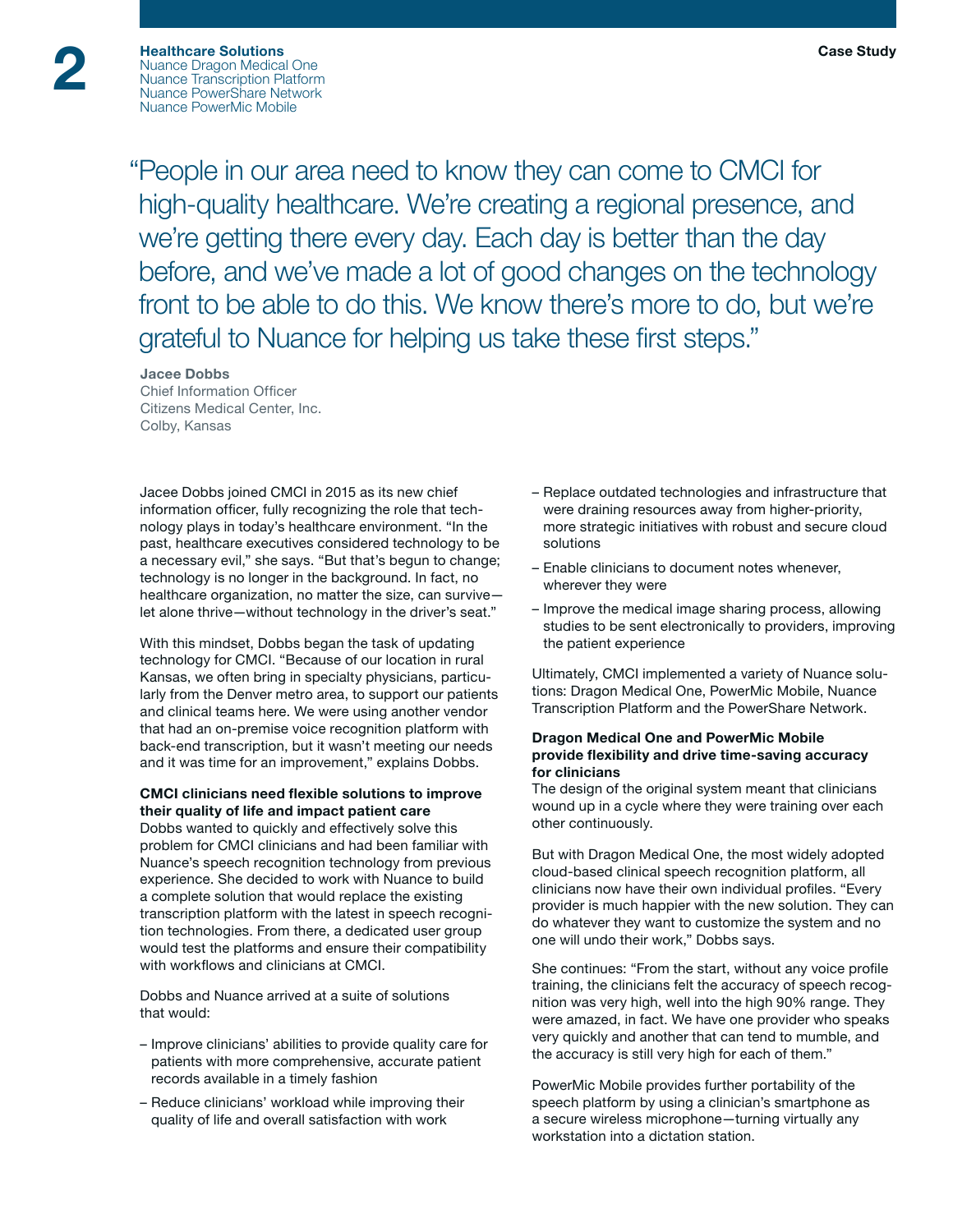"I did not have to train at all. I just picked up the microphone and started talking. How easy can that be? It's already improved my efficiency, getting me out of the office hours before I used to. It has been worth its weight in gold."

#### Kelly Gabel, D.O. General Surgeon Citizens Medical Center, Inc. Colby, Kansas

Beyond the individual accounts and accuracy of Dragon Medical One with PowerMic Mobile, Dobbs notes that CMCI providers have been particularly satisfied with how quickly they're able to complete patient notes. "Because we can talk faster than we can type, Dragon Medical One has been a significant time-saver for our providers. Even our providers who are good typists are realizing how much more quickly they can finish their notes," explains Dobbs.

Kelly Gabel, D.O., concurs: "I did not have to train at all. I just picked up the microphone and started talking. How easy can that be? It's already improved my efficiency, getting me out of the office hours before I used to. It has been worth its weight in gold."

And by completing their notes faster—either at the hospital or remotely—Dobbs says providers have told her they're seeing their families more and getting home in time for dinner again.

#### Transition to Nuance Transcription Platform seamless for CMCI specialists and clinicians

To eliminate the need for their previous dictation system, CMCI selected Nuance's cloud-based Transcription Platform. With this solution, CMCI clinicians can dictate their patient notes in the ways that work best for them, and by moving to the cloud-based platform, there is no need for Dobbs and her team to support on-site hardware and servers. Dobbs notes that visiting specialists who work at CMCI need user-friendly solutions that reduce the amount of time they spend completing patient notes. More than that, the Nuance Transcription Platform, Dobbs says, is "rock solid."

"Specialists visit CMCI a few times a month, and so their schedules are full when they're here; the dictation and transcription workflow needs to simply perform for them. The Nuance Transcription Platform has answered the call for us," she continues.

Dobbs notes that the transition to the Nuance Transcription Platform has been seamless for the clinicians, who rely on a variety of document types and use different verbiage. "All in all, we get a few questions here and there, but it's so user friendly that our nursing staff is able to do most of the troubleshooting for the physicians."

#### Radiologists leverage the cloud to improve care to their patient community

Before fully embracing the image sharing capabilities of the PowerShare Network, CMCI relied on CDs as their primary method of exchanging patient images. "That introduced a variety of problems; we couldn't be sure that the right person would receive the studies intact and in a timely matter," notes Imaging Director Anthony Aukes. "After fully embracing PowerShare and being able to demonstrate the value to the Radiologist's workflow, we increased our utilization dramatically."

The PowerShare Network helps facilities of all sizes share medical images and imaging data among providers and organizations. CMCI, as a critical access facility, often manages routine MRIs and mammograms for its patients, and then needs to share those images and data with larger or specialty organizations where patients may go for treatments.

Today, instead of shipping CDs to other organizations, Aukes says CMCI has benefited from the performance, security and size of the PowerShare Network. "It's far less risky; we know the right person is receiving the intact studies, and it's almost instant.